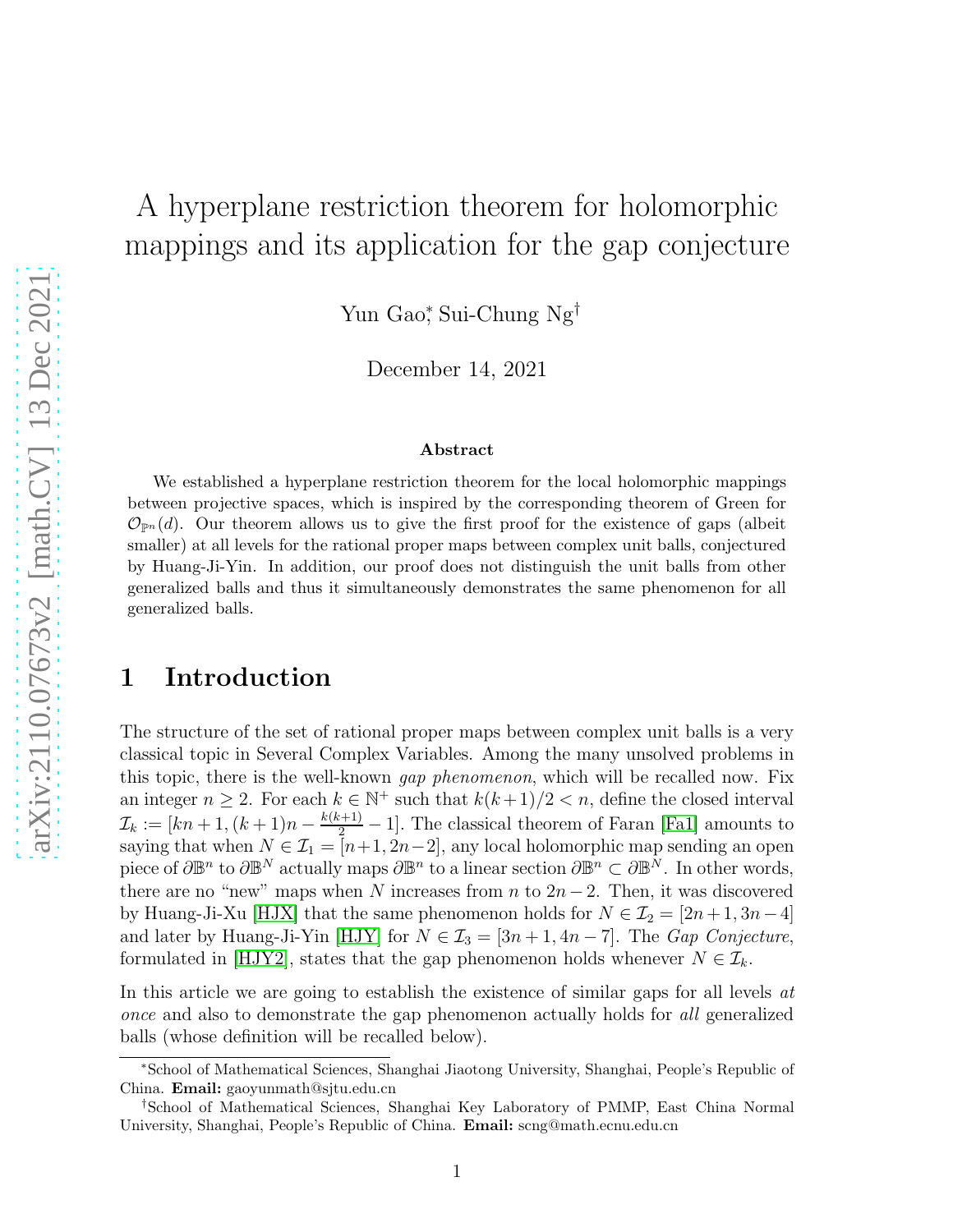<span id="page-1-0"></span>**Theorem 1.1.** Let  $k, n \in \mathbb{N}^+$  such that  $n > k(k+1)$ . For the local proper holomorphic maps between generalized balls, the gap phenomenon holds over the intervals

$$
\mathcal{J}_k := [kn + k, (k+1)n - (k^2 + 1)].
$$

For Theorem [1.1,](#page-1-0) what we are going to prove is that when the target dimension is within  $\mathcal{J}_k$ , then the image must lie in a hyperplane (Theorem [3.5\)](#page-6-0). Thus, in the case of ordinary unit balls, it can be directly interpreted as there are no new proper holomorphic maps within the gaps, as described above. However, we will see that formulating precisely the gap phenomenon for all generalized balls as "no new maps within the gaps" needs a bit more work and this will be done in Section [4.](#page-8-0) There the theorem above will be stated more precisely as Theorem [4.5.](#page-9-0) Note that although the interval  $\mathcal{J}_k$  in our theorem is smaller than the  $\mathcal{I}_k$  in the original Gap Conjecture, this is to be expected since our theorem holds for all generalized balls. As a matter of fact, the lower bound for  $\mathcal{J}_k$  is sharp in the present context, as will be demonstrated after Theorem [4.5.](#page-9-0) On the other hand, we do not know at this point whether the upper bound for  $\mathcal{J}_k$  is sharp for generalized balls.

Our proof for Theorem [1.1](#page-1-0) consists of two main ingredients: the orthogonality preserved by the relevant proper maps; and a hyperplane restriction theorem for holomorphic mappings. Regarding the study of orthogonality, it originated from an earlier work [\[GN\]](#page-11-4) of the authors. There we proposed a coordinate free approach to the rigidity problems related to real hyperquadrics on the projective space and generalized a number of well-known rigidity theorems by using rather simple arguments. The reader is referred to [\[GN\]](#page-11-4) for the detail of this approach using orthogonality, although we will briefly recall the basics wherever needed in this article.

To state our hyperplane restriction theorem, we first bring out the fact that every positive integer A can be written as certain sums of binomial coefficients. Fix any  $n \in \mathbb{N}^+$ , there exist unique positive integers  $a_n > a_{n-1} > \cdots > a_{\delta}$ , where  $\delta \geq 1$ and  $a_j \geq j$  for every j, such that  $A = \binom{a_n}{n}$  ${n \choose n} + \cdots + {a_\delta \choose \delta}$  $\binom{a_{\delta}}{\delta}$ . This is called the *n*-th Macaulay's representation of A and its existence and uniqueness can be proved by a greedy algorithm. These representations originally appeared in Macaulay's work of homogeneous ideals in polynomial rings  $[Ma]$ . Using the *n*-th Macaulay representation of A, we define the operation  $A^{-\langle n \rangle} := \begin{bmatrix} a_{n-1} \\ n-1 \end{bmatrix}$  $\binom{n-1}{n-1} + \cdots + \binom{a_{\delta}-1}{\delta-1}$  $\binom{a_{\delta}-1}{\delta-1}$ . In what follows, "span" means the projective linear span.

<span id="page-1-1"></span>**Theorem 1.2.** Let  $f : U \subset \mathbb{P}^n \to \mathbb{P}^M$  be a local holomorphic map such that  $\dim(\text{span}(f(U)) \geq N$  for some positive integer  $N \leq M$ . Then, for a general hyperplane H such that  $H \cap U \neq \emptyset$ , dim(span( $f(H \cap U)$ ) ≥ N<sup>-<n></sup>.

The equality in the theorem can hold, for example, when  $f$  is a rational map whose components are all the linearly independent monic monomials of a fixed degree. Our theorem is obtained from combining Green's hyperplane restriction theorem (Theorem [2.1\)](#page-2-0) with a new combinatorial identity (Lemma [2.2\)](#page-3-0). It holds for any local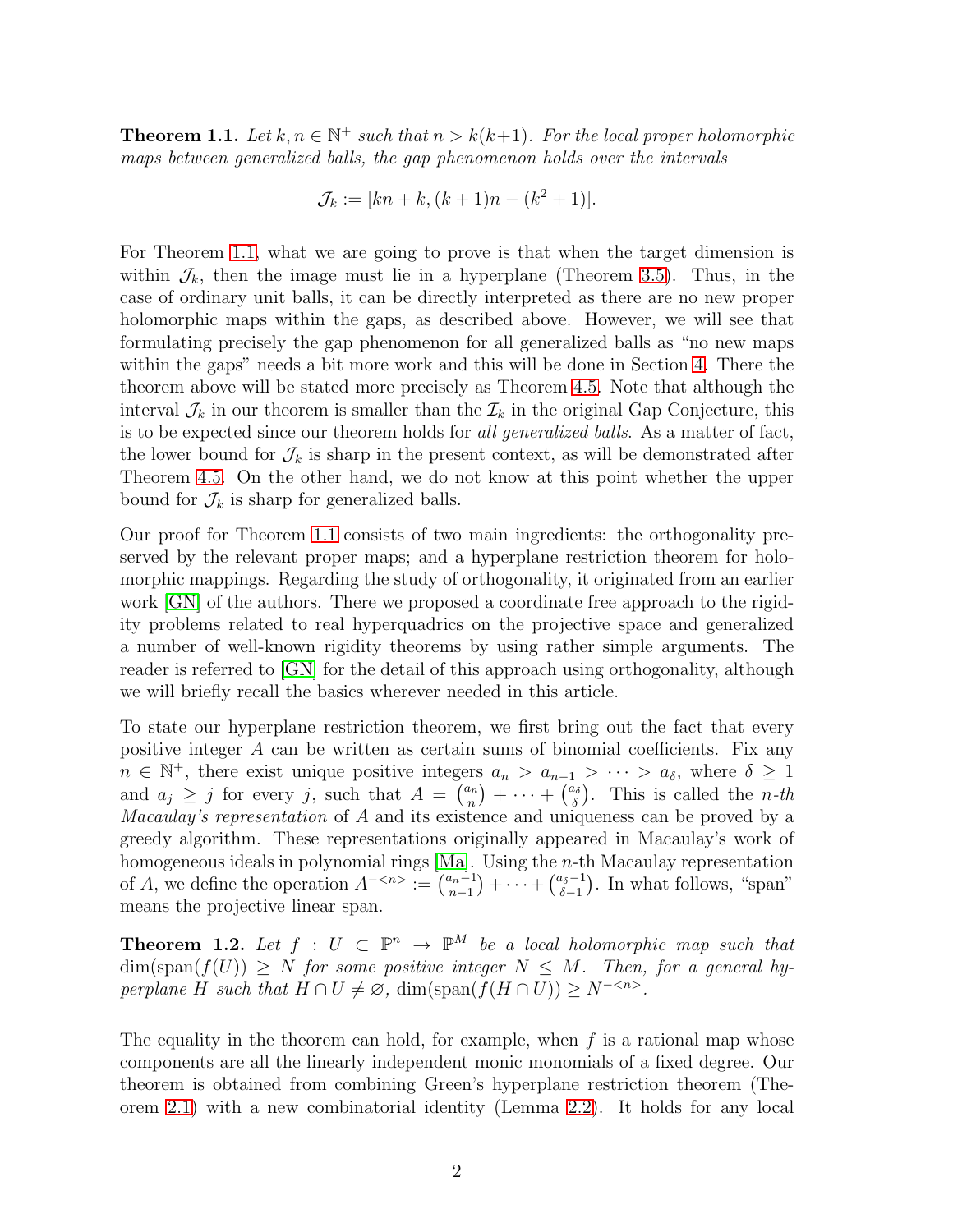holomorphic maps between projective spaces and we believe that it will find applications elsewhere.

We now briefly explain the idea behind our proof for the gap phenomenon. Suppose f is a local proper map from an *n*-dimensional generalized ball to an  $N$ -dimensional generalized ball such that the image of  $f$  is not contained in any hyperplane. We first use our hyperplane restriction theorem repeatedly to obtain dimension estimates for the linear spans of the images of the linear subspaces in all dimensions. Since we know that  $f$  is orthogonal, for any pair of orthogonal subspaces in the source projective space, their images under  $f$  will span two orthogonal subspaces in the target projective space. If N falls within any of the "gaps", i.e. the intervals  $\mathcal{J}_k$ introduced earlier, by some amount of arithmetic we can show that the previously obtained dimension estimates will imply that there are two orthogonal subspaces in the target space whose sum of dimensions is at least  $N$ , which is impossible.

# 2 Macaulay representation and a hyperplane restriction theorem for holomorphic mappings

Every positive integer A can be written as certain sums of binomial coefficients. Fix any  $n \in \mathbb{N}^+$ , there exist unique positive integers  $a_n > a_{n-1} > \cdots > a_{\delta}$ , where  $\delta \geq 1$ and  $a_j \geq j$  for every j, such that  $A = \binom{a_n}{n}$  ${n\choose n} + \cdots + {a_\delta\choose \delta}$  $\binom{u_{\delta}}{\delta}$ . This is called the *n*-th Macaulay's representation of A. These representations naturally appeared in the works of Macaulay [\[Ma\]](#page-12-0) and Green [\[Gr\]](#page-11-5) on homogeneous ideals in polynomial rings. There are several operations pertaining to the Macaulay's representations, as follows. Let  $A = \binom{a_n}{n}$  ${n \choose n} + \cdots + {a_{\delta} \choose \delta}$  $\binom{a_{\delta}}{\delta}$  be the *n*-th Macaulay's representation of *A*, define

$$
A_{< n>} = \binom{a_n - 1}{n} + \dots + \binom{a_{\delta} - 1}{\delta}; \qquad A_{< n>} = \binom{a_n - 1}{n - 1} + \dots + \binom{a_{\delta} - 1}{\delta - 1}.
$$

Here, we employ the convention that  $\binom{a}{b}$  $\binom{a}{b} = 0$  whenever  $a < b$  or  $b = 0$ . The seemingly peculiar choices of notations for these operations are due the fact that  $A_{\langle n \rangle}$  was used by Green and  $A^{} := \binom{a_n+1}{n+1} + \cdots + \binom{a_{\delta}+1}{\delta+1}$  was used by Macaulay and  $A^{-}$  is in some sense the opposite of  $A^{}$ .

We will need the following Green's hyperplane restriction theorem, which has already been used in [\[GLV\]](#page-11-6) to study CR mappings between real hyperquadrics.

<span id="page-2-0"></span>**Theorem 2.1** ([\[Gr\]](#page-11-5)). Let W be a complex vector subspace of  $H^0(\mathcal{O}_{\mathbb{P}^n}(d))$  of codimension c. Let  $W_H \subset H^0(\mathcal{O}_H(d))$  be the restriction of W to a general hyperplane H and  $c_H$  be its codimension. Then,  $c_H \leq c_{< d}$ .

We begin by stating a key combinatorial lemma related to these operations, which connects Green's hyperplane theorem and our Theorem [1.2.](#page-1-1) To streamline the presentation, we defer its proof to the Section [5.](#page-10-0)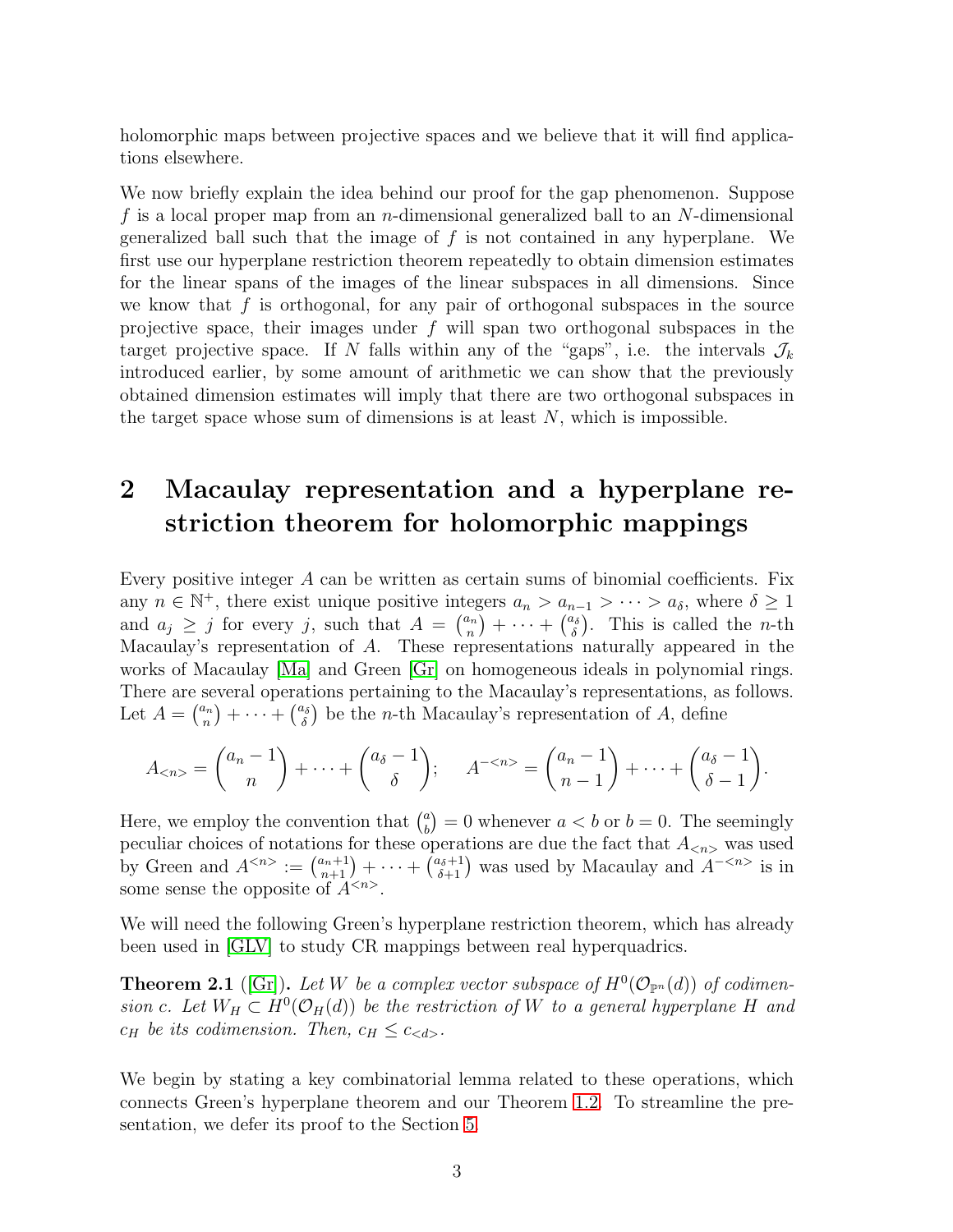<span id="page-3-0"></span>**Lemma 2.2.** Suppose  $m, k \ge 1$  and  $A, B \ge 0$ . If  $A + B = \binom{m+k}{k} - 1$ , then

$$
A^{-} + B_{} = \binom{m+k-1}{k} - 1.
$$

Here, we adopt the convention that  $0^{-\langle m \rangle} = 0_{\langle k \rangle} = 0$ .

We can now prove our hyperplane restriction theorem.

*Proof of Theorem [1.2.](#page-1-1)* We first prove the theorem for rational maps. Let  $f : \mathbb{P}^n \dashrightarrow$  $\mathbb{P}^M$  be a rational map such that  $\dim(\text{span}(f(\mathbb{P}^n)) \geq N$ . Let  $f = [f_0, \ldots, f_M]$ , where  $f_i \in \mathbb{C}[z_0,\ldots,z_n], 0 \leq j \leq M$ , are homogeneous polynomials of degree d without non-constant common factors.

Let  $\mathcal{H}_{d,n} \subset \mathbb{C}[z_0,\ldots,z_n]$  be the vector subspace of homogeneous polynomials of degree d and  $W \subset \mathcal{H}_{d,n}$  be the subspace spanned by  $f_0, \ldots, f_M$ . Thus, we have

$$
N+1 \leq \dim(W) \leq \dim(\mathcal{H}_{d,n}) = \binom{n+d}{d}.
$$

For a hyperplane  $H \subset \mathbb{P}^n$ , choose a set of homogeneous coordinates on H and let  $W_H \subset \mathcal{H}_{d,n-1}$  be the subspace spanned by restrictions of  $f_0, \ldots, f_M$  on H. By Green's Theorem [2.1,](#page-2-0) for a general hyperplane  $H$ , we have

$$
\dim(\mathcal{H}_{d,n-1}) - \dim(W_H) \leq (\dim(\mathcal{H}_{d,n}) - \dim(W))_{< d>} \leq (\dim(\mathcal{H}_{d,n}) - N - 1)_{< d>} ,
$$

in which the last inequality follows from the fact that  $c_{< d>} \leq c'_{< d>}$  if  $c \leq c'$ . Thus,

$$
\dim(W_H) \ge \binom{n+d-1}{d} - \left( \binom{n+d}{d} - N - 1 \right)_{< d>} \tag{1}
$$

Now let  $B = \binom{n+d}{d}$  $\binom{+d}{d} - N - 1$ . Then  $B \geq 0$  and

$$
N + B = \binom{n + d}{d} - 1.
$$

By Lemma [2.2,](#page-3-0) we have from (1)

$$
\dim(W_H) \ge \binom{n+d-1}{d} - B_{< d}
$$
\n
$$
= \binom{n+d-1}{d} - \left(\binom{n+d-1}{d} - 1 - N^{-< n}\right)
$$
\n
$$
= N^{-< n>} + 1.
$$

Thus dim(span( $f(H)$ ) ≥  $N^{-\langle n \rangle}$  and we have proved the theorem for rational maps.

For the general case, if  $f: U \subset \mathbb{P}^n \to \mathbb{P}^M$  is a local holomorphic map such that  $\dim(\text{span}(f(U)) \geq N$ , then for a sufficiently large k, the k-th order jet of f can be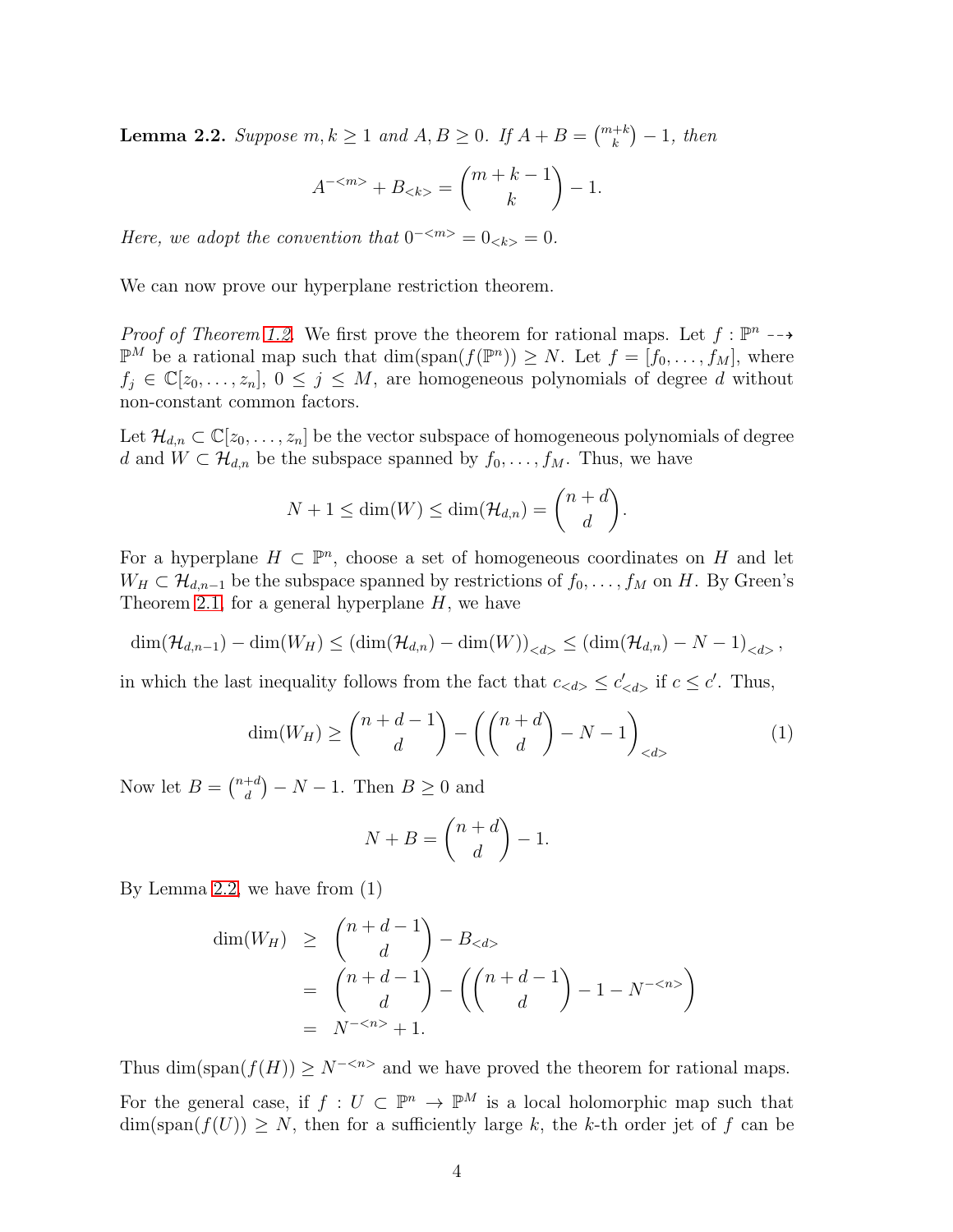represented by a rational map  $f^{\flat} : \mathbb{P}^n \dashrightarrow \mathbb{P}^m$  (e.g. a truncated Taylor polynomial of f at a point in U after homogenization) such that  $\dim(\text{span}(f^{\flat}(\mathbb{P}^n)) \geq N$ . Since the restriction of  $f^{\flat}$  to a hyperplane  $H \subset \mathbb{P}^n$  represents the k-th order jet of  $f|_{U \cap H}$ , we see from the proven case of rational maps that for a general hyperplane  $H$ , we have  $\dim(\text{span}(f(H \cap U)) \ge \dim(\text{span}(f^{\flat}(H)) \ge N^{-\langle n \rangle}).$  $\Box$ 

Remark. The equality in Theorem [1.2](#page-1-1) can hold since the equality can hold in Green's theorem [\[Gr\]](#page-11-5). One can also see directly that the equality holds when  $F$  is the rational map whose components are all the linearly independent monic monomials of a fixed degree in  $\mathbb{C}[z_0,\ldots,z_n]$ .

Sometimes it is convenient to use the following counterpart of Theorem [1.2](#page-1-1) and we will also elaborate a couple of special cases which are very useful for the study of CR mappings between real hyperquadrics (e.g. see [\[GN\]](#page-11-4)).

<span id="page-4-0"></span>**Theorem 2.3.** Let  $g: U \subset \mathbb{P}^m \to \mathbb{P}^{m'}$  be a local holomorphic map and  $\ell \in \mathbb{N}^+$ such that  $\ell \leq m-1$ . If g maps  $\ell$ -planes to  $\ell'$ -planes, then it maps  $(\ell + 1)$ -planes to  $((\ell'+1)^{<\ell>-1})$ -planes. In particular,

(i) if  $\ell' \leq \ell - 1$ , then the image of g is contained in an  $\ell'$ -plane;

(ii) if  $\ell \leq \ell' \leq 2\ell - 1$ , then g maps  $(\ell + k)$ -planes to  $(\ell' + k)$ -planes for  $k \geq 0$ ;

*Proof.* Suppose on the contrary the image of a general  $(\ell + 1)$ -plane under g is not contained in any  $((\ell'+1)^{<\ell>-1})$ -plane. Since  $((\ell'+1)^{<\ell-1})^{-<\ell+1>}=\ell'+1$ , Theorem [1.2](#page-1-1) implies that the image of a general  $\ell$ -plane is not contained in any  $\ell$ -plane.

If  $\ell' \leq \ell - 1$ , then  $\ell' + 1 = \binom{\ell}{\ell'}$  $\binom{\ell}{\ell} + \binom{\ell-1}{\ell-1}$  $\binom{\ell-1}{\ell-1} + \cdots + \binom{\delta}{\delta}$  $\delta_{\delta}$  for some  $\delta \geq 1$ , so  $(\ell'+1)^{<\ell>-1} = \ell'.$ Therefore we deduce inductively that the image of g is contained in an  $\ell$ -plane.

 $\binom{\ell-1}{\ell-1} + \binom{\ell-1}{\ell-1}$  $\binom{\ell-1}{\ell-1} + \binom{\ell-2}{\ell-2}$ If  $\ell \leq \ell' \leq 2\ell - 1$ , then  $\ell' + 1 = {\ell + 1 \choose \ell}$  $\binom{\ell-2}{\ell-2}+\cdots+\binom{\delta}{\delta}$  $\delta$ ) for some  $\delta \geq 1$ . Thus,  $(\ell'+1)^{<\ell>} - 1 = \ell' + 1$  and so g maps  $(\ell+1)$ -planes to  $(\ell'+1)$ -planes. Moreover, as  $\ell + 1 \leq \ell' + 1 < 2(\ell + 1) - 1$ , we can proceed inductively and the desired result follows.  $\Box$ 

Remark. One can apply Theorem [2.3](#page-4-0) repeatedly to get the following simple formula. Under the same hypotheses, if the  $\ell$ -th Macaulay's representation of  $\ell' + 1$  is  $\binom{\lambda_{\ell}}{\ell}$  $\binom{1}{\ell}$  +  $\cdots$  +  $\binom{\lambda_{\delta}}{\delta}$  $\lambda_{\delta}$ , then for any  $k \in \mathbb{N}^+$ , g maps every  $(\ell + k)$ -plane to some linear subspace of dimension  $\binom{\lambda_{\ell}+k}{\ell+k}$  $\binom{\lambda_\ell+k}{\ell+k}+\cdots+\binom{\lambda_\delta+k}{\delta+k}$  $\binom{\delta+k}{\delta+k}-1.$ 

## 3 Gap phenomenon for local orthogonal maps

We now recall some basics of *local orthogonal maps* and the reader can see [\[GN\]](#page-11-4) for more detail.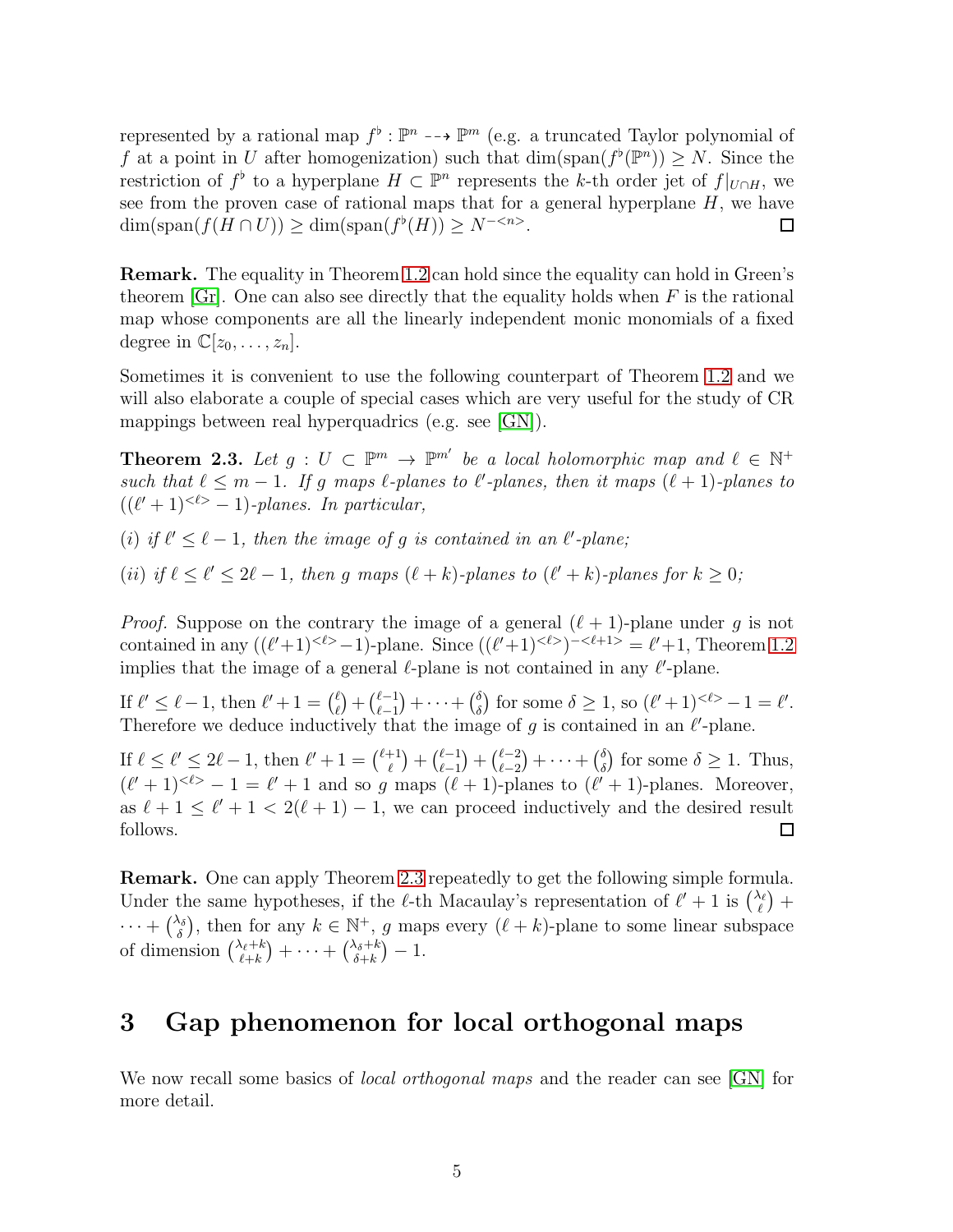Let  $r, s, t \in \mathbb{N}$  such that  $r + s + t > 0$ . Denote by  $\mathbb{C}^{r,s,t}$  the Euclidean space  $\mathbb{C}^{r+s+t}$ equipped with the standard Hermitian bilinear form  $\langle z, w \rangle_{r, s, t}$  of signature  $(r, s, t)$ , i.e.

 $\langle z, w \rangle_{r,s,t} = z_1 \bar{w}_1 + \cdots + z_r \bar{w}_r - z_{r+1} \bar{w}_{r+1} - \cdots - z_{r+s} \bar{w}_{r+s},$ 

where  $z = (z_1, \ldots, z_{r+s+t})$  and  $w = (w_1, \ldots, w_{r+s+t})$ . Define the indefinite norm  $||z||_{r,s,t}^2 = \langle z,z\rangle_{r,s,t}$  and call any  $z \in \mathbb{C}^{r,s,t}$  a positive point if  $||z||_{r,s,t}^2 > 0$ ; a negative point if  $||z||_{r,s,t}^2 < 0$  and a null point if  $||z||_{r,s,t}^2 = 0$ . If  $\langle z, w \rangle_{r,s,t} = 0$ , we say that z is orthogonal to w and write  $z \perp w$ . In addition, the *orthogonal complement* of z is defined as

$$
z^\perp=\{w\in\mathbb{C}^{r,s,t}\mid \langle z,w\rangle_{r,s,t}=0\}.
$$

We denote by  $\mathbb{P}^{r,s,t} := \mathbb{P} \mathbb{C}^{r,s,t}$  the projectivization. We write  $\mathbb{C}^{r,s}$  and  $\mathbb{P}^{r,s}$  instead of  $\mathbb{C}^{r,s,0}$  and  $\mathbb{P}^{r,s,0}$ . On  $\mathbb{P}^{r,s,t}$ , even though the inner product is no longer defined, the notions of positive points, negative points and null points still make sense. Likewise, and more importantly, the orthogonality remains well defined. On  $\mathbb{P}^{r,s,t}$ , the set of positive points  $\mathbb{B}^{r,s,t} \subset \mathbb{P}^{r,s,t}$  is called a *generalized ball* since  $\mathbb{B}^{1,s}$  is just the ordinary s-dimensional complex unit ball  $\mathbb{B}^s$  embedded in  $\mathbb{P}^s$ . In addition, the boundary  $\partial \mathbb{B}^{r,s,t}$ of  $\mathbb{B}^{r,s,t}$  is simply the set of null points on  $\mathbb{P}^{r,s,t}$ .

<span id="page-5-1"></span>**Definition 3.1** ([\[GN\]](#page-11-4)). Let  $U \subset \mathbb{P}^{r,s,t}$  be a connected open set containing a null point. We call a holomorphic map  $f: U \to \mathbb{P}^{r',s',t'}$  **orthogonal** if  $f(p) \perp f(q)$  for any  $p, q \in U$  such that  $p \perp q$ .

<span id="page-5-0"></span>**Proposition 3.2.** Let  $f: U \subset \mathbb{P}^{r,s,t} \to \mathbb{P}^{r',s'}$  be a local orthogonal map. Then, for every linear subspace  $E \subset \mathbb{P}^{r,s,t}$  such that  $E \cap U \neq \emptyset$  and  $E^{\perp} \cap U \neq \emptyset$ ,

 $\dim(\text{span}(f(E \cap U)) + \dim(\text{span}(f(E^{\perp} \cap U)) \leq \dim(\mathbb{P}^{r',s'}) - 1.$ 

*Proof.* By orthogonality,  $f(E^{\perp} \cap U) \subset (f(E \cap U))^{\perp}$  and since the Hermitian form on  $\mathbb{C}^{r',s'}$  is non-degenerate, we have

$$
\dim(\text{span}(f(E^\perp\cap U))+1\leq \dim(\mathbb{C}^{r',s'})-(\dim(\text{span}(f(E\cap U))+1),
$$

and the desired result follows.

Let  $n, N \in \mathbb{N}$  such that  $n+1 \leq N < \binom{n+2}{2}$  $\binom{+2}{2} = \binom{n+2}{n}$  $n^{+2}$ ). By considering the *n*-th Macaulay representation of  $N$ , we deduce that  $N$  is of the following form:

$$
N = N(n;a,b) := \binom{n+1}{n} + \dots + \binom{n-a+1}{n-a} + b
$$

for some integers  $a, b \geq 0$  such that  $b \leq n - a - 1$ . In fact, the *n*-th Macaulay's representation of  $N(n; a, b)$  is

$$
N(n;a,0) = \binom{n+1}{n} + \dots + \binom{n-a+1}{n-a}
$$

and for  $b > 1$ ,

$$
N(n;a,b) = \binom{n+1}{n} + \dots + \binom{n-a+1}{n-a} + \binom{n-a-1}{n-a-1} + \dots + \binom{n-a-b}{n-a-b}.
$$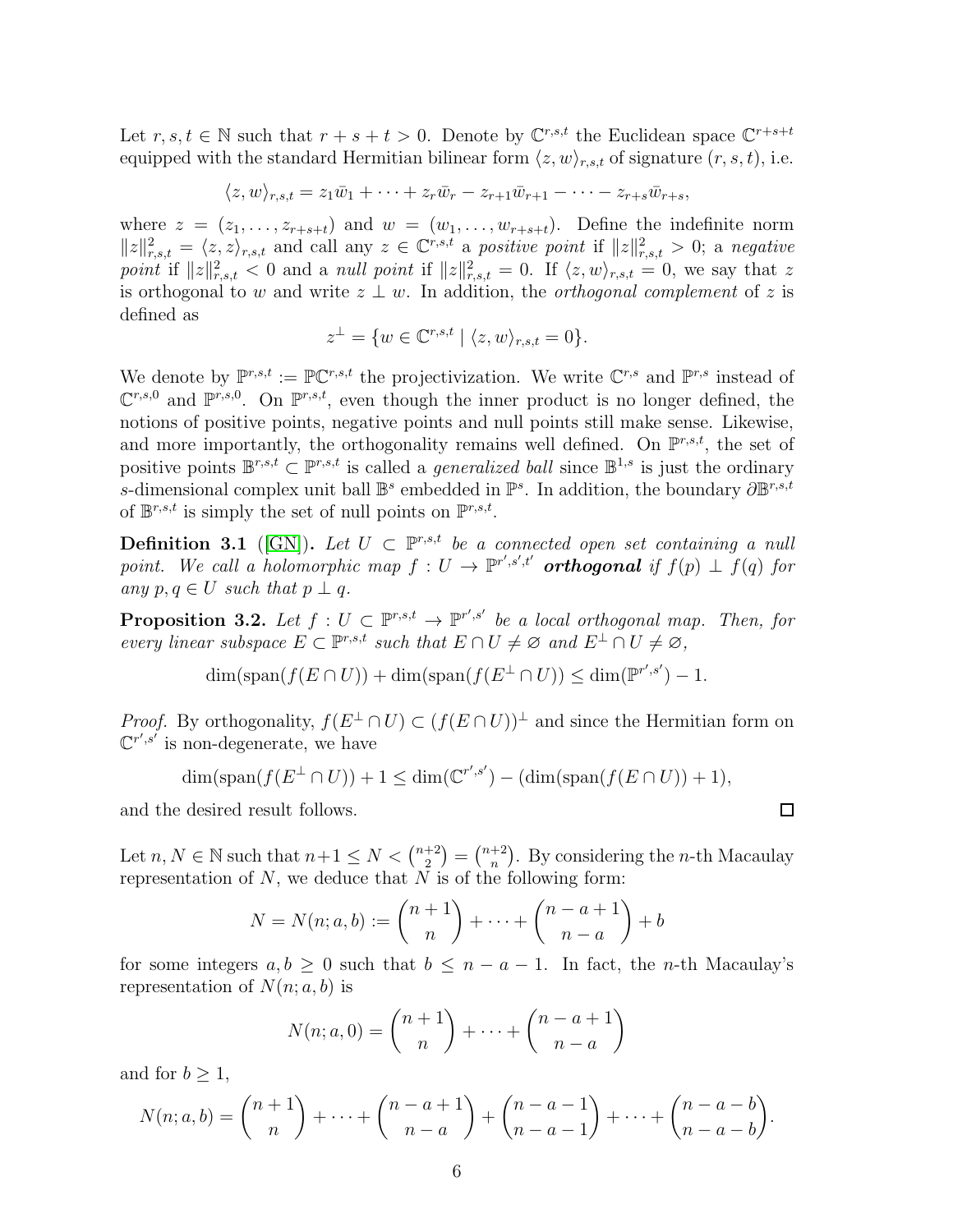<span id="page-6-1"></span>**Lemma 3.3.** 
$$
N(n;a,b)^{-\langle n \rangle} = \begin{cases} N(n-1;a,b) & \text{if } n-a-b \geq 2; \\ N(n-1;a,b-1) & \text{if } n-a-b=1 \text{ and } b \geq 1. \end{cases}
$$

*Proof.* It is an immediate consequence of the *n*-th Macaulay representation of  $N(n; a, b)$ described above. □

<span id="page-6-2"></span>**Proposition 3.4.** Let a, b, n be non-negative integers. Let  $g: U \subset \mathbb{P}^n \to \mathbb{P}^{N(n;a,b)}$  be a local holomorphic map whose image is not contained in a proper linear subspace. Let  $D_m = \dim(\text{span}(g(M \cap U)))$  for a general m-dimensional linear subspace M intersecting U. Then,

$$
D_m \ge \begin{cases} N(m;a,b) & \text{if } a+b+1 \le m \le n-1; \\ N(m;a,m-a-1) & \text{if } a+1 \le m \le a+b \end{cases}
$$

Proof. We will apply Theorem [1.2](#page-1-1) and Lemma [3.3](#page-6-1) repeatedly with m descending from  $n-1$ .

If  $n - a - b \ge 2$ , from the first line of Lemma [3.3,](#page-6-1) we get that  $D_m \ge N(m; a, b)$  for  $m = n - 1, n - 2, \ldots, a + b + 1$ . The proof is complete here if  $b = 0$ . For  $b \ge 1$ , when we reach  $m = a + b + 1$ , we have  $N(m; a, b) = N(m; a, m - a - 1)$ . Thus, we deduce from the second line of Lemma [3.3](#page-6-1) that for  $m = a + b, \ldots, a + 1$ , we always have  $D_m \geq N(m; a, m - a - 1)$ .

If  $n - a - b = 1$ , the condition for the first inequality never holds and so we just need to prove the second inequality. The argument is exactly the same as that in the previous paragraph by using the second line of Lemma [3.3.](#page-6-1)  $\Box$ 

<span id="page-6-0"></span>**Theorem 3.5.** Let f be a local orthogonal map from  $\mathbb{P}^{r,s}$  to  $\mathbb{P}^{r',s'}$  and  $n := \dim(\mathbb{P}^{r,s})$ ,  $n' := \dim(\mathbb{P}^{r',s'})$ . If there exists a non-negative integer a such that

$$
(a+1)(n+1) \le n' \le (a+2)n - (a^2 + 2a + 2),
$$

then the image of f lies in a hyperplane of  $\mathbb{P}^{r',s'}$ 

*Proof.* We will prove by contradiction. Suppose in the inequality in the hypotheses is satisfied for some a and the image of f is not contained in any hyperplane in  $\mathbb{P}^{r',s'}$ .

Since

$$
(a+1)(n+1) = \binom{n+1}{n} + \dots + \binom{n-a+1}{n-a} + \frac{(a+1)a}{2}
$$

and

$$
(a+2)n - (a^{2}+2a+2) = {n+1 \choose n} + \cdots + {n-a+1 \choose n-a} + \left(n - \frac{a^{2}+5a+6}{2}\right),
$$

it follows that

$$
n' = \binom{n+1}{n} + \dots + \binom{n-a+1}{n-a} + b = N(n; a, b)
$$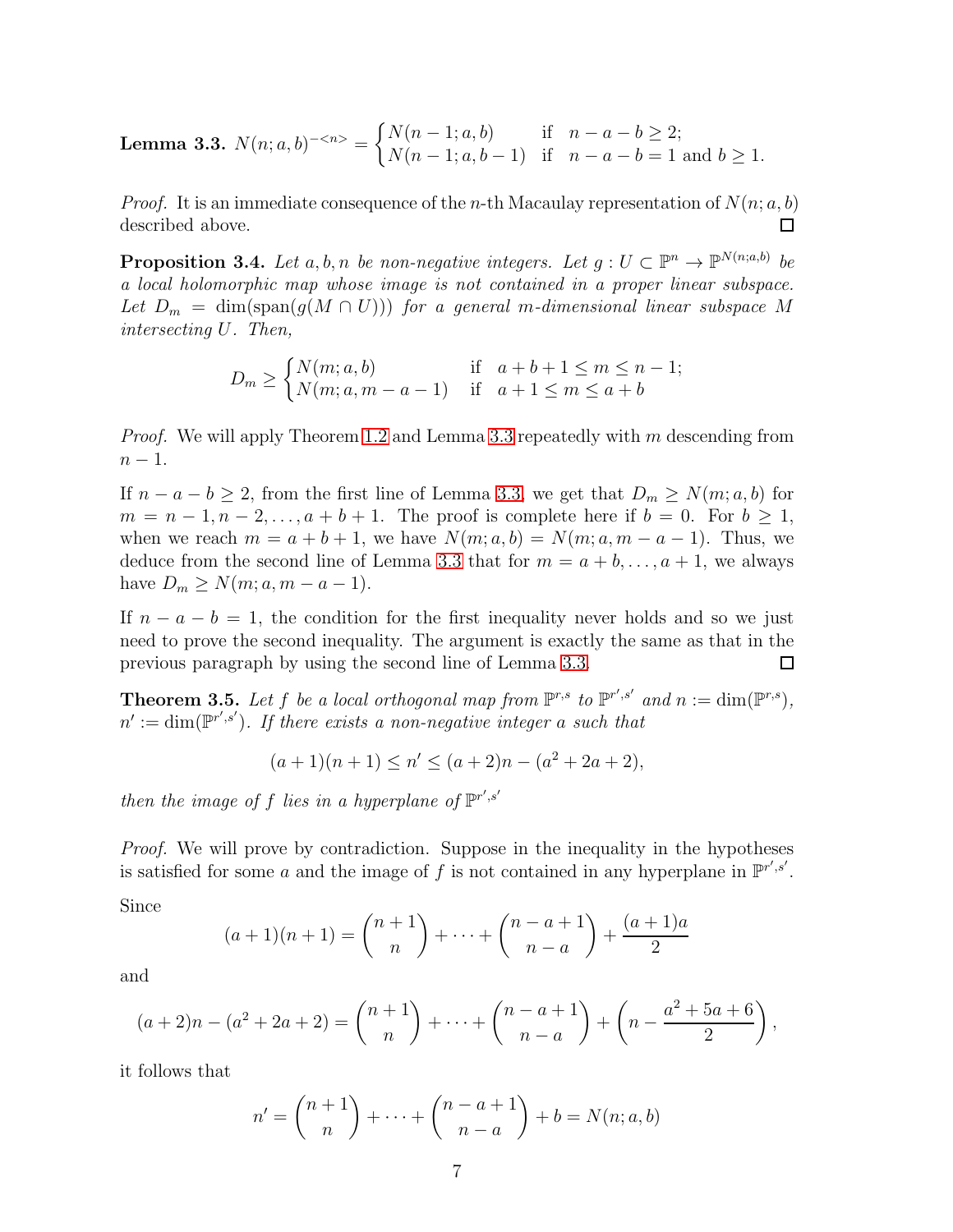for some b satisfying

<span id="page-7-0"></span>
$$
\frac{(a+1)a}{2} \le b \le n - \frac{a^2 + 5a + 6}{2}.\tag{2}
$$

Let  $n_1 := \left[\frac{n-1}{2}\right]$ 2 and  $n_2 := \begin{cases} n_1 & \text{if } n \text{ is odd;} \\ n_1 + 1 & \text{if } n \text{ is even.} \end{cases}$  $n_1 + 1$  if *n* is even. Then  $n_1 + n_2 + 1 = n$ . Since  $\langle \cdot, \cdot \rangle_{r,s}$  is non-degenerate, for an  $n_1$ -dimensional linear subspace in  $\mathbb{P}^{r,s}$ , its orthogonal complement is of dimension  $n_2$  and conversely, any  $n_2$ -dimensional linear subspace is the orthogonal complement of some  $n_1$ -dimensional linear subspace. Let  $D_m$  be the dimension of the linear span of the image under  $f$  of a general m-dimensional linear subspace intersecting the domain of definition of  $f$ . We are going to use Proposi-tion [3.2](#page-5-0) to reach a contradiction by showing that  $D_{n_1} + D_{n_2} \ge n'$ .

By [\(2\)](#page-7-0), we have  $n \ge a^2 + 3a + 3$ , thus

$$
n_1 \ge \frac{n-2}{2} \ge \frac{a^2 + 3a + 1}{2} \ge a + \frac{1}{2},
$$

from which we always have  $n_1 \geq a+1$  since  $n_1$  is an integer. We now consider the following two cases separately:

Case I: 
$$
b \le n_1 - a - 1
$$
 and Case II:  $n_1 - a \le b$ .

In Case I, since

$$
n - 1 \ge n_2 \ge n_1 \ge a + b + 1,
$$

so by Proposition [3.4](#page-6-2) and [\(2\)](#page-7-0),

$$
D_{n_1} + D_{n_2} \ge N(n_1; a, b) + N(n_2; a, b)
$$
  
= 
$$
\frac{a+1}{2}(2n_1 + 2 - a) + b + \frac{a+1}{2}(2n_2 + 2 - a) + b
$$
  
= 
$$
(a+1)(n+1-a) + 2b
$$
  
= 
$$
(a+1)(n+1-\frac{a}{2}) + b + \left(b - \frac{(a+1)a}{2}\right)
$$
  

$$
\ge (a+1)(n+1-\frac{a}{2}) + b
$$
  
= 
$$
N(n; a, b) = n',
$$

which contradicts Proposition [3.2.](#page-5-0)

In Case II, we have  $a + 1 \le n_1 \le a + b$  and thus by Proposition [3.4,](#page-6-2)

$$
D_{n_1} \ge N(n_1; a; n_1 - a - 1) = (a+2)n_1 - \frac{a^2 + a}{2}
$$

and

$$
D_{n_2} \ge \begin{cases} N(n_2; a; b) & \text{if } n_1 = a + b \text{ and } n_2 = n_1 + 1; \\ N(n_2; a; n_2 - a - 1) & \text{if } n_1 < a + b \text{ or } n_2 = n_1. \end{cases}
$$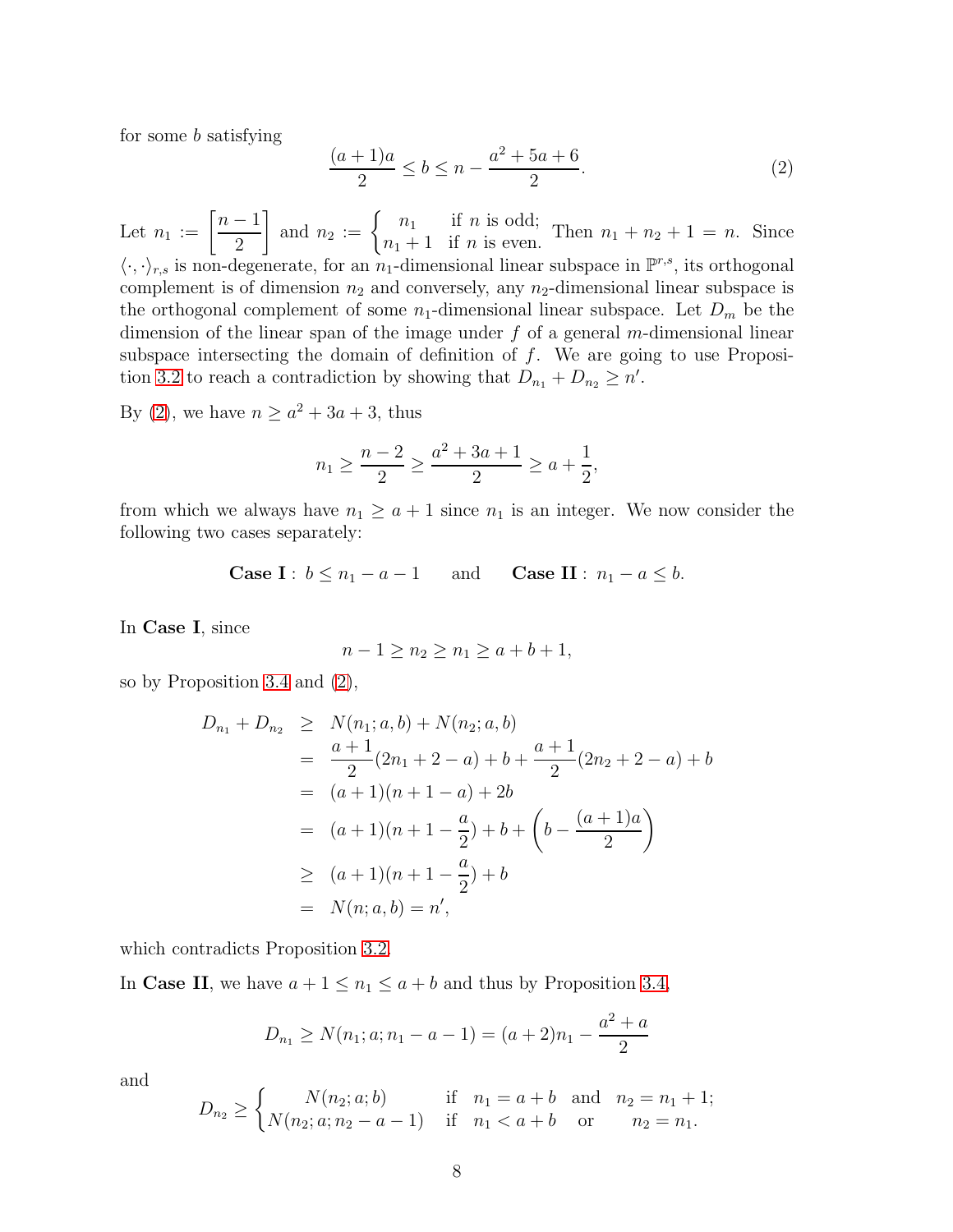Therefore,

$$
D_{n_1} + D_{n_2} \ge \begin{cases} (a+2)(n_1+n_2+1) - (a^2+a) + b - n_2 - 1 & \text{if } n_1 = a+b \text{ and } n_2 = n_1+1; \\ (a+2)(n_1+n_2) - (a^2+a) & \text{if } n_1 < a+b \text{ or } n_2 = n_1, \end{cases}
$$

which simplifies to

$$
D_{n_1} + D_{n_2} \ge \begin{cases} (a+2)n - (a^2 + 2a + 2) & \text{if } n_1 = a+b \text{ and } n_2 = n_1 + 1; \\ (a+2)n - (a^2 + 2a + 2) & \text{if } n_1 < a+b \text{ or } n_2 = n_1. \end{cases}
$$

<span id="page-8-0"></span>Thus, we always have  $D_{n_1} + D_{n_2} \ge n'$ , which again contradicts Proposition [3.2.](#page-5-0)  $\Box$ 

#### 4 Proper maps between generalized balls

We will now translate the results of the previous section to results for local proper holomorphic maps and formulate precisely the gap phenomenon for all generalized balls.

Let V be a complex vector space equipped with a Hermitian inner product  $H_V$  (possibly degenerate or indefinite) of signature  $(r; s; t)$ , where  $\dim(V) = r + s + t$ . Let PV be its projectivization. Similar to  $\mathbb{P}^{r,s,t}$ , the notion of positivity, negativity, nullity and orthogonality can be defined on  $\mathbb{P}V$ . In addition, any linear isometry  $F: \mathbb{C}^{r,s,t} \to V$ induces a biholomorphic map  $\tilde{F}$ :  $\mathbb{P}^{r,s,t} \to \mathbb{P}V$  preserving all these notions. Sufficient for our purpose, we can simply identify any such projective space  $\mathbb{P}V$  with  $\mathbb{P}^{r,s,t}$ through any such biholomorphism and we write  $\mathbb{P}V \cong \mathbb{P}^{r,s,t}$  for such identification.

Now let H be a complex linear subspace in  $\mathbb{C}^{r,s,t}$  and the restriction of  $\langle \cdot, \cdot \rangle_{r,s,t}$  on H has the signature  $(a; b; c)$ . Obviously, we have  $0 \le a \le r, 0 \le b \le s, 0 \le c \le$  $\min\{r-a, s-b\}+t$  and  $a+b+c=\dim(H)$ . Then  $\mathbb{P}H \cong \mathbb{P}^{a,b,c}$ . We call  $\mathbb{P}H$  and  $(a, b, c)$ -subspace of  $\mathbb{P}^{r,s,t}$ . We will often denote an  $(a, b, c)$ -subspace by  $H^{a,b,c}$ .

We use the following definition for local proper holomorphic maps between generalized balls:

**Definition 4.1.** A local holomorphic map  $f: U \subset \mathbb{P}^{r,s,t} \to \mathbb{P}^{r',s',t'}$ , defined on a connected open set U such that  $U\cap\partial\mathbb{B}^{r,s,t}\neq\emptyset$ , is called a **local proper holomorphic**  $\boldsymbol{map}$  from  $\mathbb{B}^{r,s,t}$  to  $\mathbb{B}^{r',s',t'}$  if  $f(U \cap \mathbb{B}^{r,s,t}) \subset \mathbb{B}^{r',s',t'}$  and  $f(U \cap \partial \mathbb{B}^{r,s,t}) \subset \partial \mathbb{B}^{r',s',t'}$ .

**Proposition 4.2.** By shrinking the domain of definition if necessary, a local proper holomorphic map from  $\mathbb{B}^{r,s,t}$  to  $\mathbb{B}^{r',s',t'}$  is a local orthogonal map from  $\mathbb{P}^{r,s,t}$  to  $\mathbb{P}^{r',s',t'}$ .

Proof. The proof is essentially the same as the one used to prove that such a local proper holomorphic map respects the Segre varieties associated to the boundaries of the generalized balls. Note that in this case a Segre variety is just the orthogonal complement of a single point. (Readers may see [\[GN\]](#page-11-4), Proposition 2.5 therein, for the detail.)  $\Box$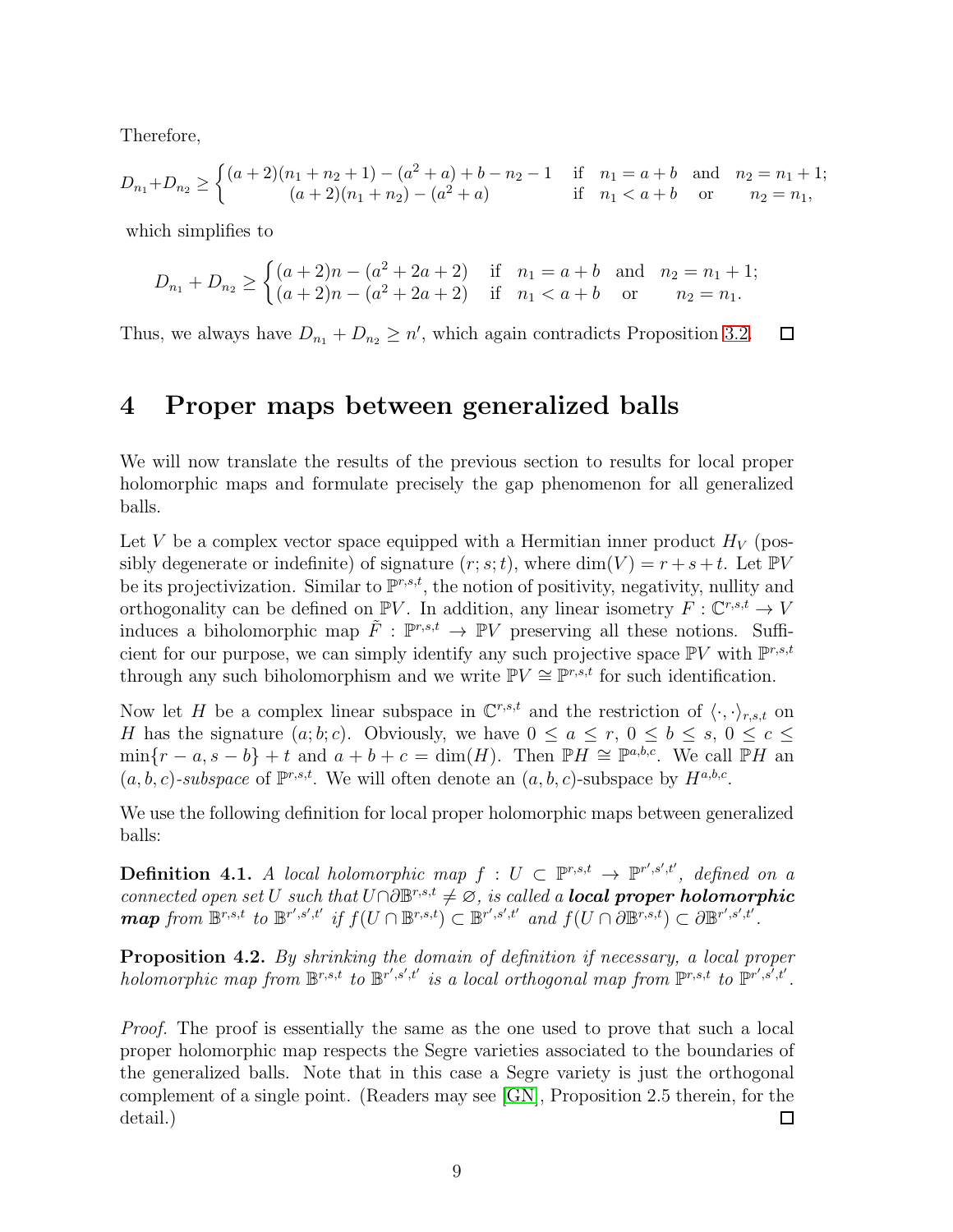The reason why it is a bit more complicated to formulate the gap phenomenon for all generalized balls is that by adding "canceling components" one can trivially modify any given proper map f between generalized balls to get a new map  $f^{\sharp}$ , whose target is a bigger generalized ball. The image of  $f^{\sharp}$  lies in a hyperplane of the target generalized ball, but is not equivalent to  $f$  under automorphisms. This is in contrast to the case where the target is an ordinary unit ball. To incorporate this, we will need a couple of definitions:

**Definition 4.3** ([\[GN\]](#page-11-4)). In Definition [3.1,](#page-5-1) a local orthogonal map from  $\mathbb{P}^{r,s,t}$  to  $\mathbb{P}^{r',s',t'}$ is called **null** if its image lies entirely in a null space of  $\mathbb{P}^{r',s',t'}$ .

**Remark.** If a local proper holomorphic map from  $\mathbb{B}^{r,s,t}$  to  $\mathbb{B}^{r',s',t'}$  is null, then it follows that its image is contained in  $\partial \mathbb{B}^{r',s',t'}$ .

For any  $(r', s')$ -subspace  $H^{r', s'} \subset \mathbb{P}^{R, S}$ , by considering the corresponding orthogonal decomposition of  $\mathbb{C}^{R,S}$ , it is not difficult to see that there are two canonical projections  $\pi$  and  $\pi^{\perp}$  (as rational maps) from  $\mathbb{P}^{R,S}$  to  $H^{r',s'}$  and  $(H^{r',s'})^{\perp}$  respectively.

<span id="page-9-1"></span>**Definition 4.4.** Let f be a local proper holomorphic map from  $\mathbb{B}^{r,s}$  to  $\mathbb{B}^{R,S}$ . If there exists an  $(r', s')$ -subspace  $H^{r', s'} \subset \mathbb{P}^{R, S}$ , such that either

(i) the image of f is contained in  $H^{r',s'}$ ; or

(ii)  $\pi \circ f$  is a local proper holomorphic map from  $\mathbb{B}^{r,s}$  to  $\mathbb{B}^{R,S} \cap H^{r',s'} \cong \mathbb{B}^{r',s'}$  and  $\pi^{\perp} \circ f$  is null,

then we say that f is a **null prolongation** of  $\pi \circ f$ .

**Example.** If  $f = [f_1, \ldots, f_{r'+s'}]$  is a rational proper holomorphic map from  $\mathbb{B}^{r,s}$  to  $\mathbb{B}^{r',s'}$ , where each  $f_j \in \mathbb{C}[z_1,\ldots,z_{r+s}]$  is a degree-d homogeneous polynomial, then for any homogeneous  $\psi, \phi \in \mathbb{C}[z_1, \ldots, z_{r+s}]$  with  $\deg(\phi) = \deg(\psi) + d$ , the map

 $F := [\psi f_1, \dots, \psi f_{r'}, \phi, \psi f_{r'+1}, \dots, \psi f_{r'+s'}, \phi],$ 

which is locally proper from  $\mathbb{B}^{r,s}$  to  $\mathbb{B}^{r'+1,s'+1}$ , is a null prolongation of f.

On the other hand, a similar construction is not possible if we restrict ourselves to unit balls. Indeed, it is easy to see that for maps between unit balls, only  $(i)$  can happen in Definition [4.4,](#page-9-1) i.e. a null prolongation can only be a local proper holomorphic map whose image lies in a smaller dimensional unit ball.

<span id="page-9-0"></span>**Theorem 4.5.** Let f be a local proper holomorphic map from  $\mathbb{B}^{r,s}$  to  $\mathbb{B}^{R,S}$  and  $n :=$  $\dim(\mathbb{B}^{r,s})$  and  $N := \dim(\mathbb{B}^{R,S})$ . If there exists a positive integer k such that

$$
kn + k \le N \le (k+1)n - (k^2 + 1),
$$

then there exists an  $(r', s')$ -subspace  $H^{r', s'} \subset \mathbb{P}^{R,S}$ , with  $\dim(H^{r', s'}) = kn + k - 1$ , such that f is a null prolongation of some local proper holomorphic map from  $\mathbb{B}^{r,s}$  to  $\mathbb{B}^{R,S} \cap H^{r^{\prime},s^{\prime}} \cong \mathbb{B}^{r^{\prime},s^{\prime}}.$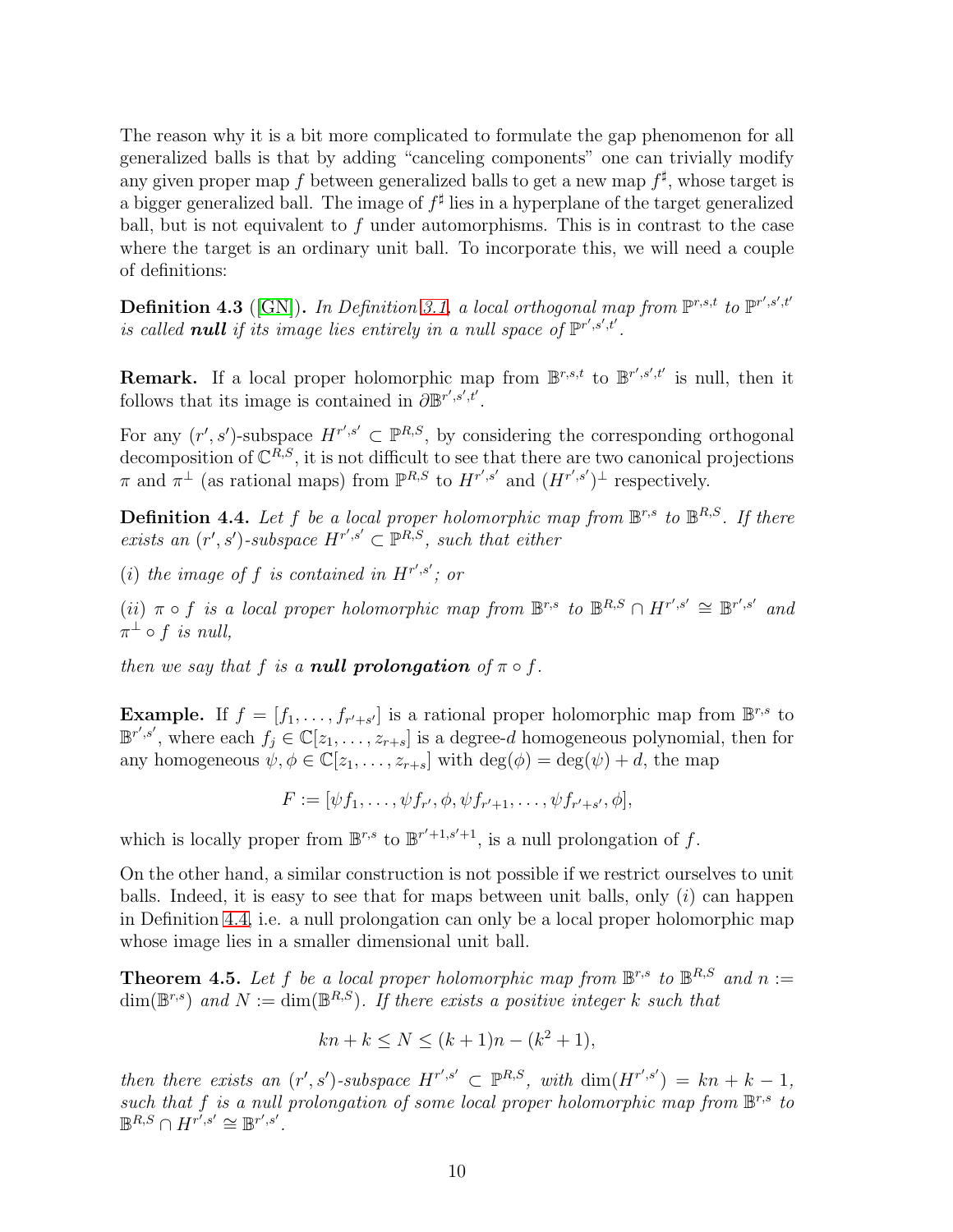*Proof and remarks.* In Theorem [3.5,](#page-6-0) by substituting  $k := a + 1$ , we see that whenever the hypotheses are satisfied, the image of f is contained in a hyperplane  $H \subset \mathbb{P}^{r,s}$ . Write  $H \cong \mathbb{P}^{r_1,s_1,t_1}$ . Let  $H^{r_1,s_1} \subset H$  be any  $(r_1,s_1)$ -subspace and  $\pi : H \dashrightarrow H^{r_1,s_1}$ ,  $\pi^{\perp}: H \dashrightarrow (H^{r_1,s_1})^{\perp}$  be the canonical projections. (Note that  $(H^{r_1,s_1})^{\perp} \cong \mathbb{P}^{0,0,t_1}$  is a null space in  $\mathbb{P}^{R,S}$ .) Then, it follows that f is a null prolongation of  $f_1 := \pi \circ f$ , where the latter is locally proper from  $\mathbb{B}^{r,s}$  to  $\mathbb{B}^{R,S} \cap H^{r_1,s_1} \cong \mathbb{B}^{r_1,s_1}$ . The desired result then follows if we repeat the argument for a finite number of times, because if  $f_1$  is a null prolongation of another local proper holomorphic map  $f_2$  from  $\mathbb{B}^{r,s}$ to  $\mathbb{B}^{r_1,s_1} \cap H^{r_2,s_2} \cong \mathbb{B}^{r_2,s_2}$  for some  $(r_2,s_2)$ -subspace  $H^{r_2,s_2}$ , then f is also a null prolongation of  $f_2$ .

For proper holomorphic maps from  $\mathbb{B}^{1,n} \cong \mathbb{B}^n$  to  $\mathbb{B}^{1,N} \cong \mathbb{B}^N$ , Faran's result [\[Fa1\]](#page-11-0) is essentially the statement that the conclusion of the theorem holds for  $n + 1 \leq N \leq$  $2n-2$ . Moreover, the same conclusion has been shown by Huang-Ji-Xu [\[HJX\]](#page-11-1) to hold for  $2n + 1 \le N \le 3n - 4$  and by Huang-Ji-Yin [\[HJY\]](#page-11-2) for  $3n + 1 \le N \le 4n - 7$ .

The lower bound  $kn+k$  of our gap is actually optimal. This can be seen by considering the expansion of  $\left(\sum_{j=1}^k |z_j|^2 - \sum_{j=k+1}^{n+1} |z_j|^2\right) \left(\sum_{j=1}^k |z_j|^4\right)$ . The expansion is a sum of (plus or minus) norm squares of  $kn + k$  linearly independent cubic monomials. Using these monomials as components we get a rational proper map from  $\mathbb{B}^{k,n+1-k}$  to  $\mathbb{B}^{k^2, k(n-k+1)}$  whose image does not lie in any hyperplane. Note that  $\dim(\mathbb{B}^{k,n+1-k})=n$ and  $\dim(\mathbb{B}^{k^2, k(n-k+1)}) = kn + k - 1.$  $\Box$ 

#### <span id="page-10-0"></span>5 Proof of Lemma [2.2](#page-3-0)

We will prove by induction and first show that the lemma is true for  $m = 1$  or  $k = 1$ . Suppose  $k = 1$  and  $A + B = \binom{m+1}{1} - 1 = m$ . If  $A = 0$  and  $B = m$ , then  $A^{-\langle m \rangle} + B_{\langle 1 \rangle} = 0 + (m-1) = m-1 = {m \choose 1} - 1$ . If  $1 \leq A \leq m$ , then  $A = {m \choose m} + {m-1 \choose m-1} + \cdots + {m-A+1 \choose m-A+1}$ . Hence,  $A^{-\langle m \rangle} + B_{\langle n \rangle} = A + B - 1 = {m \choose 1} - 1$ . Suppose  $m = 1$  and  $A + B = \binom{1+k}{k}$  ${k \choose k} - 1$ . Then  $B \leq k$  and hence  $B_{< k>} = 0$ . Thus,  $A^{-1>} + B_{< k>} = 0 + 0 = \binom{k}{k}$  $\binom{k}{k} - 1.$ 

Suppose now  $A + B = \binom{m+k}{k} - 1 = \binom{m+k}{m} - 1 = \binom{m+k-1}{m} + \binom{m+k-1}{k} - 1$ . Since  $A, B$ are integers, we have either  $A \geq {m+k-1 \choose m}$  or  $B \geq {m+k-1 \choose k}$ .

If  $A \geq {m+k-1 \choose m}$ , then the m-th Macaulay's representation of A is of the form  $A =$  $\binom{m+k-1}{m} + \binom{a_{m-1}}{m-1} + \cdots + \binom{a_{\delta}}{\delta}$  $\binom{a_5}{\delta}$ . Since  $(A - \binom{m+k-1}{m}) + B = \binom{m+k-1}{k} - 1$ , by the induction hypothesis we get

$$
\left(A - \binom{m+k-1}{m}\right)^{-\langle m-1 \rangle} + B_{< k>} = \binom{m+k-2}{k} - 1
$$
\n
$$
\Rightarrow \binom{a_{m-1}-1}{m-2} + \dots + \binom{a_{\delta}-1}{\delta-1} + B_{< k>} = \binom{m+k-2}{k} - 1
$$
\n
$$
\Rightarrow \binom{m+k-2}{m-1} + \binom{a_{m-1}-1}{m-2} + \dots + \binom{a_{\delta}-1}{\delta-1} + B_{< k>} = \binom{m+k-2}{m-1} + \binom{m+k-2}{k} - 1
$$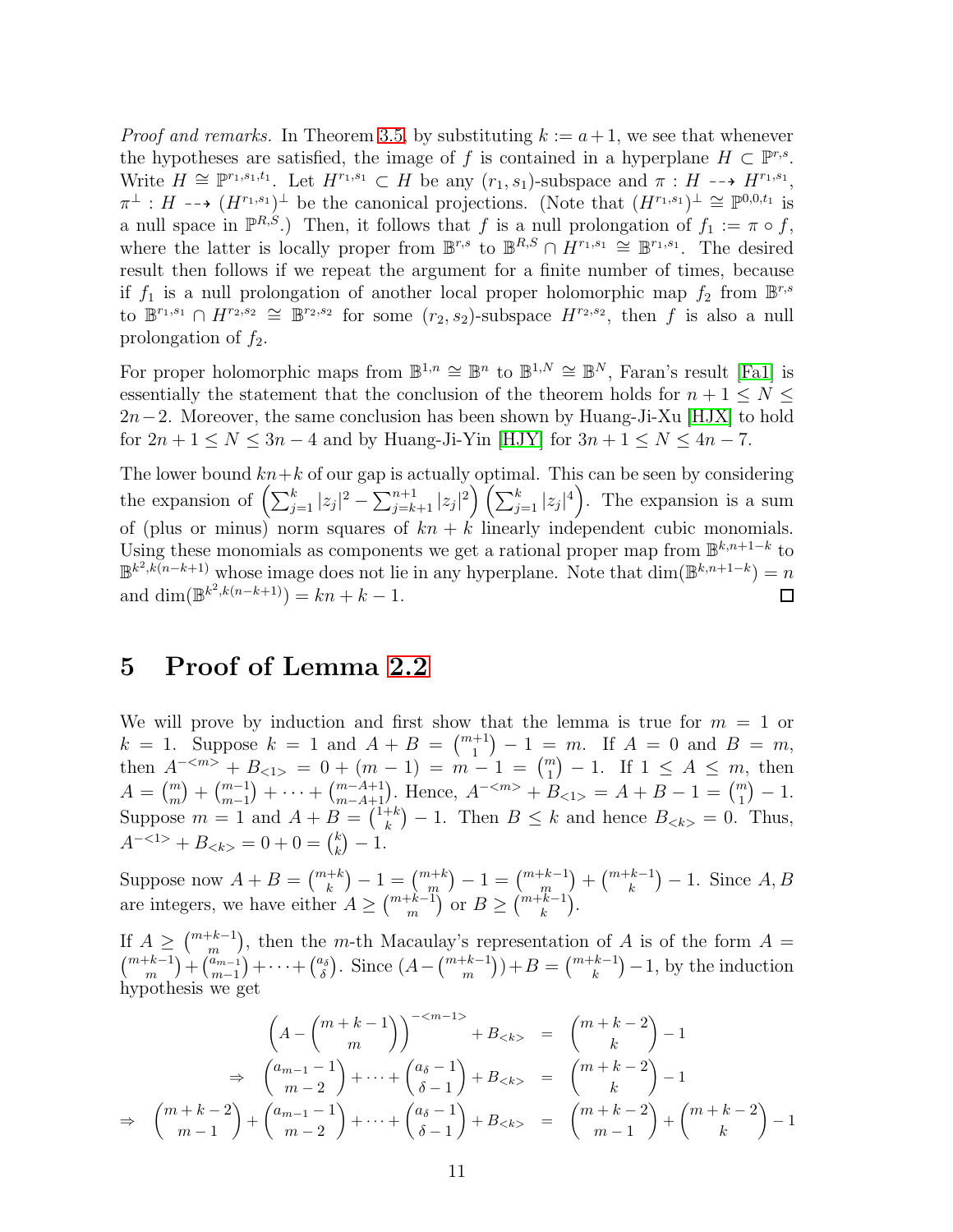$$
\Rightarrow A^{-} + B_{} = \binom{m+k-1}{k} - 1
$$

If  $B \geq {m+k-1 \choose k}$ , then the k-th Macaulay's representation of B is of the form  $B =$  $\binom{m+k-1}{k}$  +  $\binom{b_{k-1}}{k-1}$  +  $\cdots$  +  $\binom{b_{\epsilon}}{\epsilon}$  $\binom{b_{\epsilon}}{\epsilon}$ . Since  $A + (B - \binom{m+k-1}{k}) = \binom{m+k-1}{k-1} - 1$ , by the induction hypothesis we

$$
A^{-} + \left(B - \binom{m+k-1}{k}\right)_{< k-1>} = \binom{m+k-2}{k-1} - 1
$$
  
\n
$$
\Rightarrow A^{-} + \binom{b_{k-1}-1}{k-1} + \dots + \binom{b_{\epsilon}-1}{\epsilon} = \binom{m+k-2}{k-1} - 1
$$
  
\n
$$
\Rightarrow \binom{m+k-2}{k} + A^{-} + \binom{b_{k-1}-1}{k-1} + \dots + \binom{b_{\epsilon}-1}{\epsilon} = \binom{m+k-2}{k} + \binom{m+k-2}{k-1} - 1
$$
  
\n
$$
\Rightarrow A^{-} + B_{< k>} = \binom{m+k-1}{k} - 1
$$

Acknowledgements. The authors would like to thank Prof. Xiaojun Huang, Ming Xiao, Wanke Yin and Yuan Yuan for their comments on the first version. The first author was partially supported by Institute of Marine Equipment, Shanghai Jiao Tong University and Shanghai Science and Technology Plan projects (No. 21JC1401900). The second author was partially supported by Science and Technology Commission of Shanghai Municipality (STCSM) (No. 13dz2260400).

### References

- <span id="page-11-0"></span>[Fa1] Faran, J.: The linearity of proper holomorphic maps between balls in the low codimension case. J. Diff. Geom.  $24$  (1986), 15-17.
- <span id="page-11-5"></span>[Gr] Green, M.: Restrictions of linear series to hyperplanes, and some results of Macaulay and Gotzmann. Algebraic Curves and Projective Geometry (1988), Trento Lecture Notes in Math., Vol. 1389, Springer, pp. 76-86
- <span id="page-11-6"></span>[GLV] Grundmeier, D., Lebl, J., Vivas, L.: Bounding the rank of Hermitian forms and rigidity for CR mappings of hyperquadrics. Math. Ann. 358 (2014), 1059-1089.
- <span id="page-11-4"></span>[GN] Gao, Y., Ng, S.-C.: Local orthogonal maps and rigidity of holomorphic maps between real hyperquadrics. arXiv. https://arxiv.org/abs/2110.04046
- <span id="page-11-1"></span>[HJX] Huang, X., Ji, S., Xu, D.: A new gap phenomenon for proper holomorphic mappings from  $B<sup>n</sup>$  into  $B<sup>N</sup>$ . *Math. Res. Lett.* **13**(4) (2006), 515-529.
- <span id="page-11-2"></span>[HJY] Huang, X., Ji, S., Yin, W.: On the third gap for proper holomorphic maps between balls. Math. Ann. 358 (2014), 115-142.
- <span id="page-11-3"></span>[HJY2] Huang, X., Ji, S., Yin, W.: Recent Progress on Two Problems in Several Complex Variables. ICCM. Vol.I, (2007) 563-575.